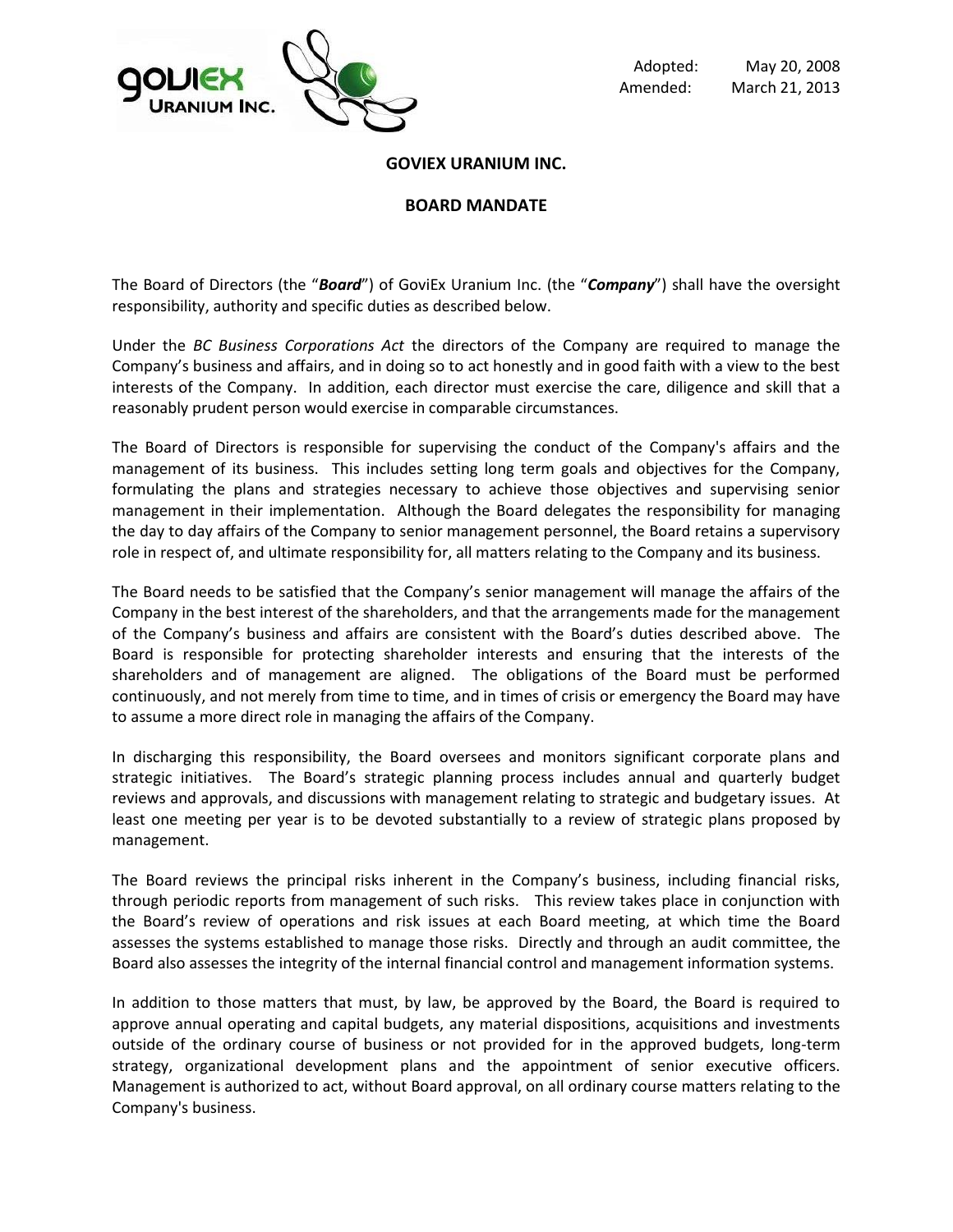The Board also expects management to provide the directors on a timely basis with information concerning the business and affairs of the Company, including financial and operating information and information concerning industry developments as they occur, all with a view to enabling the Board to discharge its stewardship obligations effectively. The Board expects management to efficiently implement its strategic plans for the Company, to keep the Board fully apprised of its progress in doing so and to be fully accountable to the Board in respect to all matters for which it has been assigned responsibility.

The Board has instructed management to maintain procedures to monitor and promptly address shareholder concerns and has directed and will continue to direct management to apprise the Board of any major concerns expressed by shareholders.

Each Committee of the Board is empowered to engage external advisors as it sees fit. Any individual director is entitled to engage an outsider advisor at the expense of the Company provided such director has obtained the approval of any nominating and corporate governance committee to do so.

The roles of Chairman, Chief Executive Officer and Lead Director (if any) will be as set forth in position statements as may be established by the Board from time to time.

This Mandate will be reviewed periodically by the Board of Directors of the Company and supplemented as required from time to time.

# **The Roles of the Board of Directors**

The Board fulfills its mandate through direct oversight, setting policy, appointing committees and appointing management. Specific responsibilities include the following:

- 1. Approving the issuance of any securities of the Company.
- 2. Approving the incurrence of any debt by the Company outside the ordinary course of business.
- 3. Reviewing and approving the annual and quarterly capital and operating budgets.
- 4. Reviewing and approving major deviations from the capital and operating budgets.
- 5. Approving the annual financial statements and quarterly financial statements, including the Management Discussion & Analysis, information circulars, annual information forms, annual reports, offering memorandums and prospectuses.
- 6. Approving material investments, dispositions and joint ventures, and approving any other major initiatives outside the scope of approved budgets.
- 7. Reviewing and approving the Company's strategic plans, adopting a strategic planning process and monitoring the Company's performance.
- 8. Reviewing and approving the Company's incentive compensation plans.
- 9. Determining the composition, structure, processes, and characteristics of the Board and the terms of reference of committees of the Board, and establishing a process for monitoring the Board and its directors on an ongoing basis.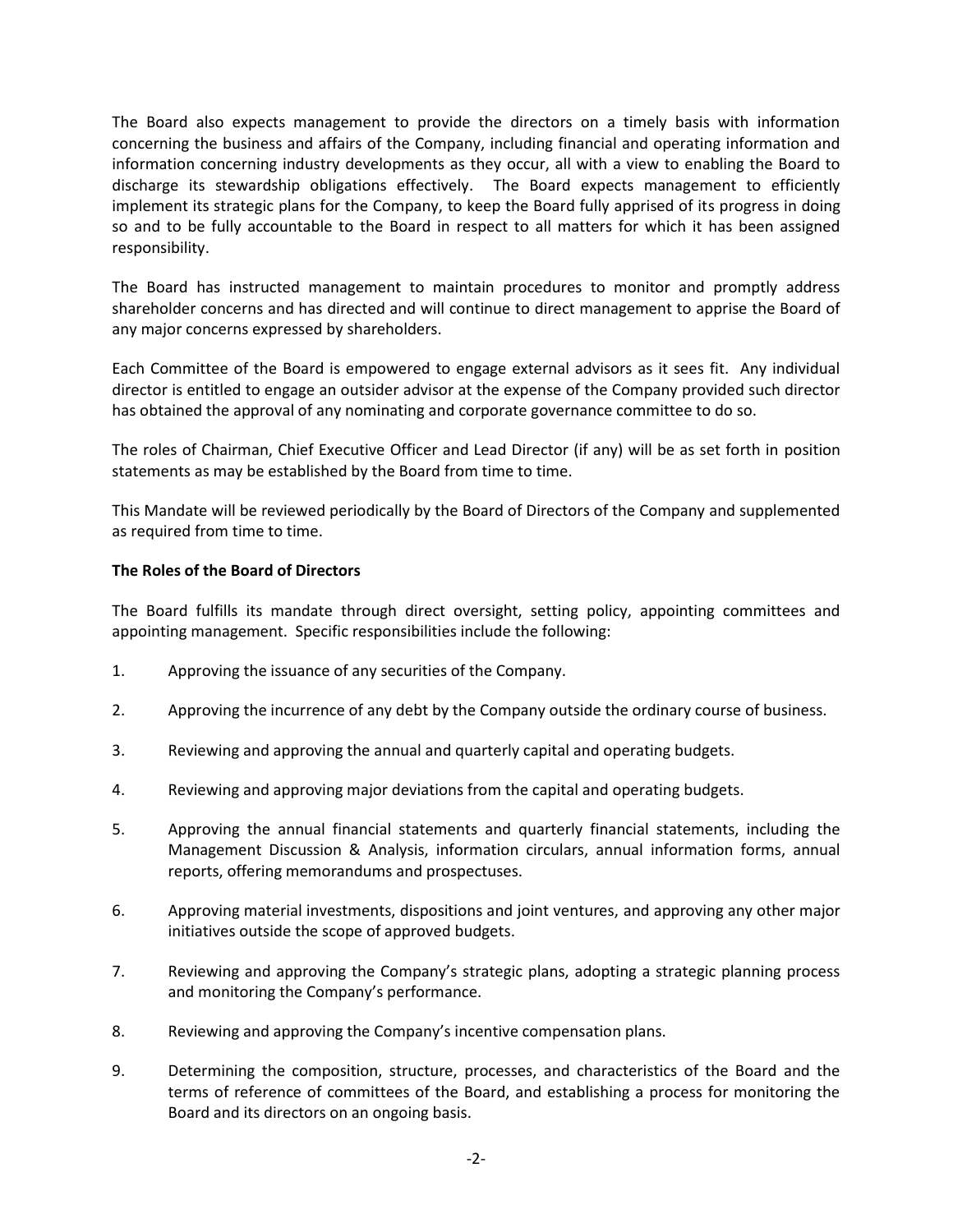- 10. Appointing the Nominating and Corporate Governance Committee, an Audit Committee, a Compensation and Benefits Committee, Technical Advisory Committee and other Board Committees and delegating to any such committees powers of the Board as appropriate and legally permissible.
- 11. Nominating the candidates for the Board to the shareholders, based on recommendations from the Nominating and Corporate Governance Committee.
- 12. Ensuring an appropriate orientation and education program for new directors is provided.
- 13. Determining whether individual directors meet the requirements for independence under applicable regulatory requirements.
- 14. Monitoring the ethical conduct of the Company and ensuring that it complies with applicable legal and regulatory requirements.
- 15. Ensuring that the directors that are independent of management have the opportunity to meet regularly.
- 16. Reviewing this Mandate and other Board policies and terms of reference for Committees in place from time to time and propose modifications as applicable.
- 17. Appointing and monitoring the performance of senior management, formulating succession plans for senior management and, with the advice of the applicable committee, approving the compensation of senior management.
- 18. Ensuring policies and processes are in place for identifying principal business risks and opportunities for the Company, addressing the extent to which such risks are acceptable to the Company, and ensuring that appropriate systems are in place to manage risks.
- 19. Ensuring policies and processes are in place to ensure the integrity of the Company's internal control, financial reporting and management information systems.
- 20. Ensuring appropriate policies and processes are in place to ensure the Company's compliance with applicable laws and regulations, including timely disclosure of relevant corporate information and regulatory reporting.
- 21. Exercising direct control during periods of crisis.
- 22. Serving as a source of advice to senior management, based on directors' particular backgrounds and experience.
- 23. Ensuring that the directors have direct access to management and, as necessary and appropriate, independent advisors.
- 24. Ensuring evaluations of the Board and committee are carried out at least annually.

# **Organization of the Board of Directors**

Size: Minimum of three (3) directors.